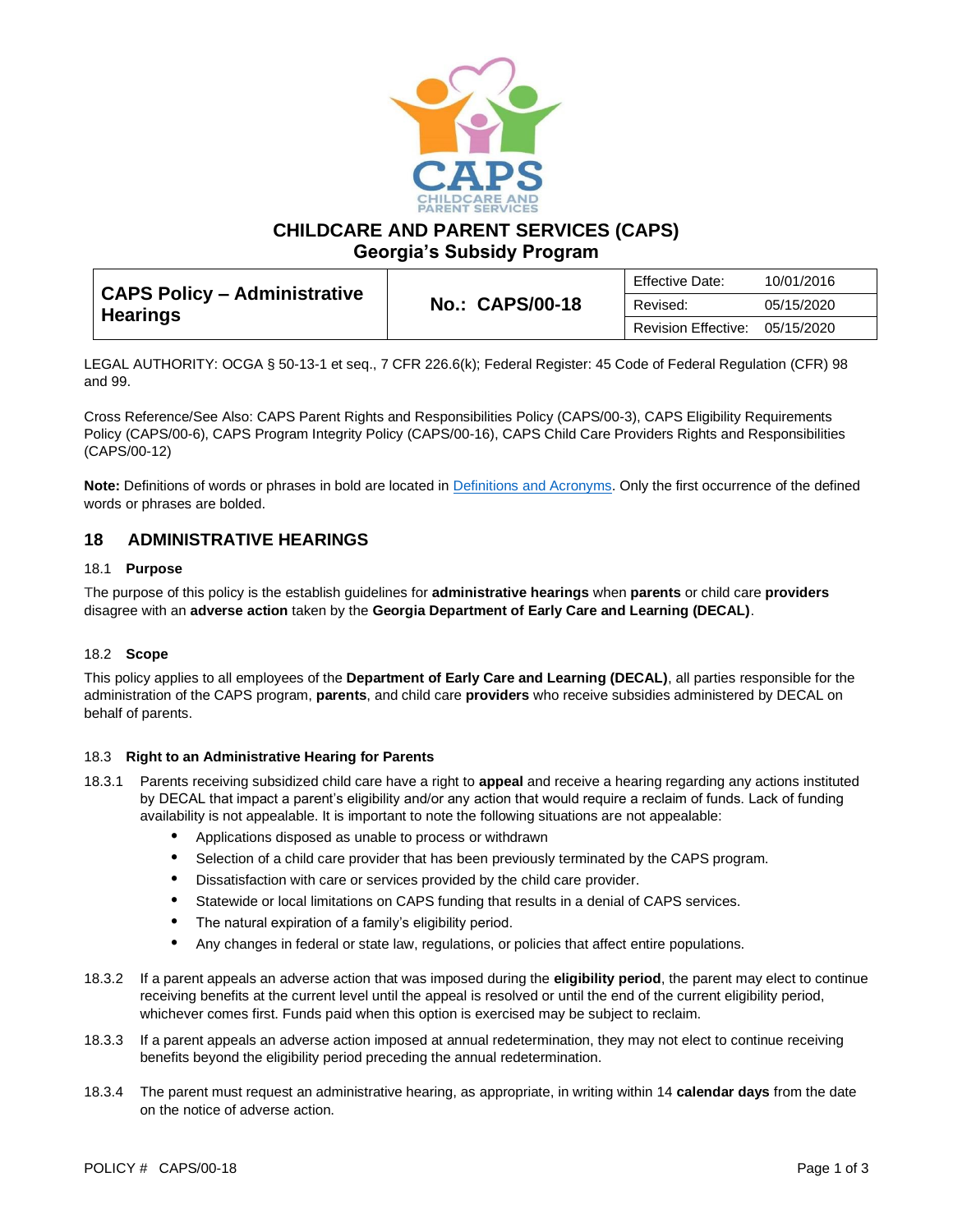| CAPS Policy – Administrative<br>Hearings | <b>No.: CAPS/00-18</b> | Effective Date:     | 10/01/2016 |
|------------------------------------------|------------------------|---------------------|------------|
|                                          |                        | Revised:            | 05/15/2020 |
|                                          |                        | Revision Effective: | 05/15/2020 |

- 18.3.5 Failure to request an administrative hearing by the deadline listed on the notice or within 14 calendar days from the date of the notice shall automatically affirm DECAL's decision.
- 18.3.6 If the individual making a hearing request does not speak English and a bilingual staff person or interpreter is requested, DECAL must ensure that the appellant is afforded a translator at the hearing.

#### 18.4 **Right to an Administrative Hearing for Child Care Providers**

- 18.4.1 Child care providers receiving CAPS services have the right to appeal and receive a hearing regarding DECAL actions resulting in a reclaim of funds. It is important to note that the following matters are not appealable:
	- Future payments
	- Lack of funding availability
	- Denial from participation in CAPS
	- Dismissal from participation in CAPS
	- Disqualification from participation in CAPS
- 18.4.2 The child care provider may request a reconsideration or an administrative hearing related to a reclaim of funds, as appropriate, in writing within 14 calendar days from the date listed on the notice or within 14 calendar days from the date of the notice on an appealable or adverse action taken by DECAL.
- 18.4.3 Failure to request reconsideration or a hearing, as appropriate, by the deadline listed on the notice or within 14 calendar days from the date of the notice shall automatically affirm DECAL's decision.
- 18.4.4 If the individual making a hearing request does not speak English and a bilingual staff person or interpreter is requested, DECAL must ensure that the appellant is afforded a translator at the hearing.

#### 18.5 **Notification**

18.5.1 All parties will be notified of the hearing date and location by the **Office of State Administrative Hearings (OSAH)**. Hearings for the CAPS program are conducted by OSAH.

#### 18.6 **Release of Information**

- 18.6.1 For the purpose of the administrative hearing process, individuals shall have access to his or her eligibility case records as required by law. Child care providers will have access to their enrollment records previously submitted to the **State Provider Management Agent (SPMA)**. All other record requests shall be obtained through the open records process.
- 18.6.2 When requested, records for review will be sent to the parent or the provider through U.S. mail or approved electronic means at DECAL's discretion.

#### 18.7 **Pre-Hearing Conferences**

- 18.7.1 Parents and providers shall have the right to request a pre-hearing conference before proceeding to the actual administrative hearing. At no time shall an individual be discouraged from pursuing his or her right to an administrative hearing. A pre-hearing conference does not stay a hearing before OSAH.
- 18.7.2 If requested, the pre-hearing conference shall be scheduled at a time and place agreed to by all parties.
- 18.7.3 Parents and child care providers may not refuse participation if a pre-hearing conferenced is required by DECAL. Failure to appear at pre-hearing conferences requested by DECAL may result in **sanctions** against the parent or child care provider.
- 18.7.4 Parents and child care providers may have an authorized representative participate on his/her behalf.
- 18.7.5 Neither DECAL nor the parent or child care provider shall be bound to make an agreement during this pre-hearing.

POLICY # CAPS/00-18 Page 2 of 3